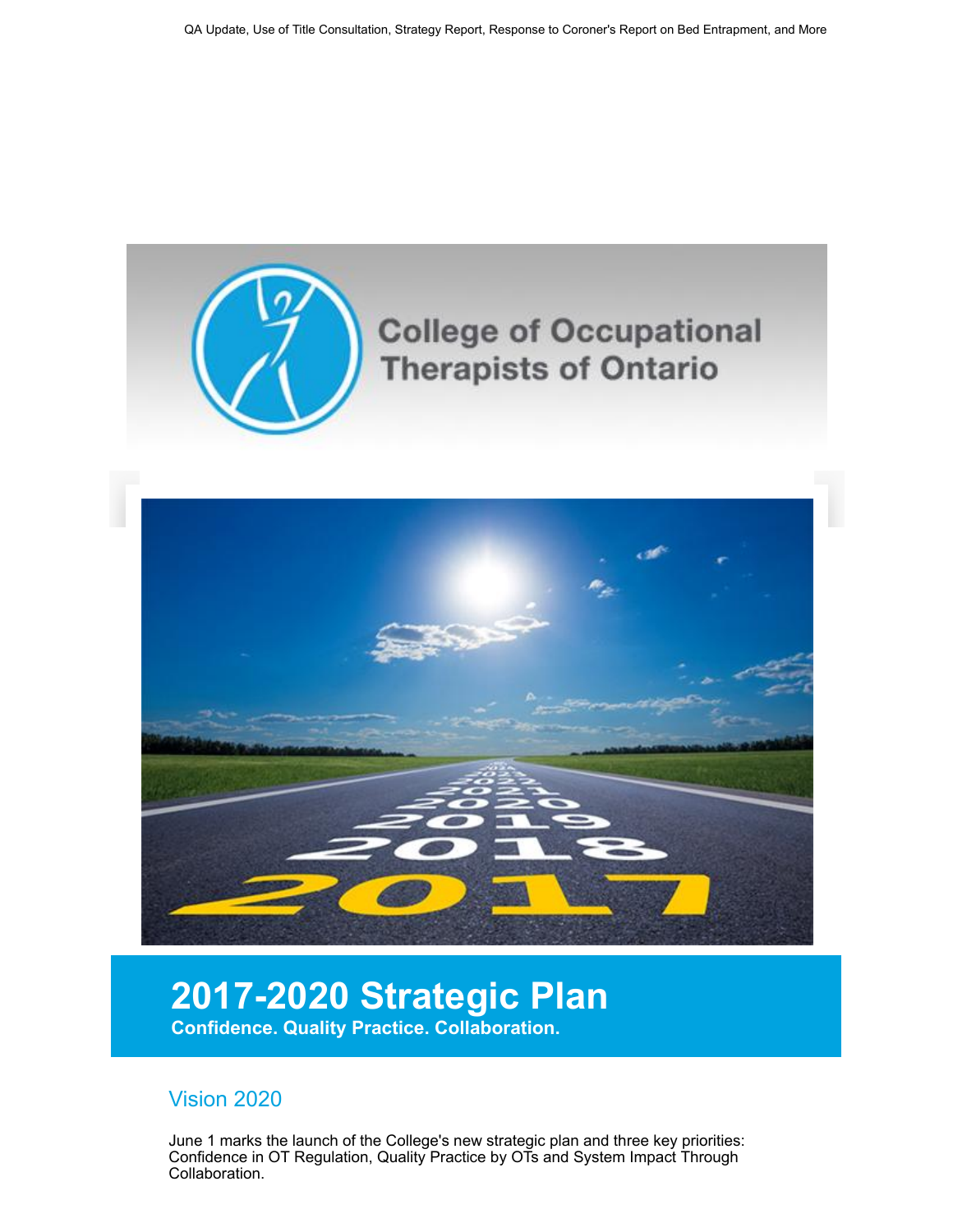We sought input from a range of stakeholders, including Ontario OTs. Your perspectives helped inform creation of the plan and we want to share that feedback.

Learn more about the plan and read the survey summary on our [Vision 2020 page.](https://www.coto.org/about/who-we-are/vision-2020?utm_source=May+Eblast&utm_campaign=May+2017+enews&utm_medium=email)



MyQA coming in June! [Read the update](https://www.coto.org/news/june-launch-of-qa-components?utm_source=May+Eblast&utm_campaign=May+2017+enews&utm_medium=email) about quality assurance changes and remember to download past requirements by May 31.



Consultation on Draft Standards for Use of Title We want to hear your [thoughts . Have your](https://www.coto.org/news/consultation-on-draft-standards-for-the-use-of-title?utm_source=May+Eblast&utm_campaign=May+2017+enews&utm_medium=email) say by June 23.



New Guidelines for Working with Third Party Payers [Check out](https://www.coto.org/news/new-guidelines-for-working-with-third-party-payers?utm_source=May+Eblast&utm_campaign=May+2017+enews&utm_medium=email) the new Guidelines .

|  | 化混合物 医下皮下的<br>$\overline{\phantom{a}}$                        |  |
|--|---------------------------------------------------------------|--|
|  |                                                               |  |
|  |                                                               |  |
|  | the control of all some<br><b>Inchester, Strate Ford, Low</b> |  |
|  | as Contaen                                                    |  |
|  | antige through department and service                         |  |
|  | THAT RUSSELL CONTROL A R. R. R. RUSSELL F. T. A. A.           |  |
|  |                                                               |  |

Past PREP Posted 2008 - 2016 PREP Modules now available under A-Z Resources. [Search now.](https://www.coto.org/standards-and-resources/a-z-list-of-resources?utm_source=May+Eblast&utm_campaign=May+2017+enews&utm_medium=email)



Bed Entrapment [View](https://www.coto.org/news/college-response-to-the-coroner) the College Response to the Coroner's Report on Bed Entrapment, 2017.

.



Bylaw Consultation Closed Thank you for the feedback. Learn [more about Colle](https://www.coto.org/about/consultations?utm_source=May+Eblast&utm_campaign=May+2017+enews&utm_medium=email)ge consultations.



New Regulators Site [Visit t](https://www.coto.org/news/announcing-the-new-ontario-health-regulators-website!?utm_source=May+Eblast&utm_campaign=May+2017+enews&utm_medium=email)he new website for information about Ontario health regulators and regulated health professionals.



Council Meeting Council will meet on June 27, 2017. View the schedule and [learn more](https://www.coto.org/about/who-we-are/council-meetings-and-materials?utm_source=May+Eblast&utm_campaign=May+2017+enews&utm_medium=email) .



Annual Renewal Reminder All OTs are required to renew their registration by [June 1, 2017. Learn](https://www.coto.org/news/annual-renewal-reminder!?utm_source=May+Eblast&utm_campaign=May+2017+enews&utm_medium=email) more.

UPDATE YOUR **INFORMATION**